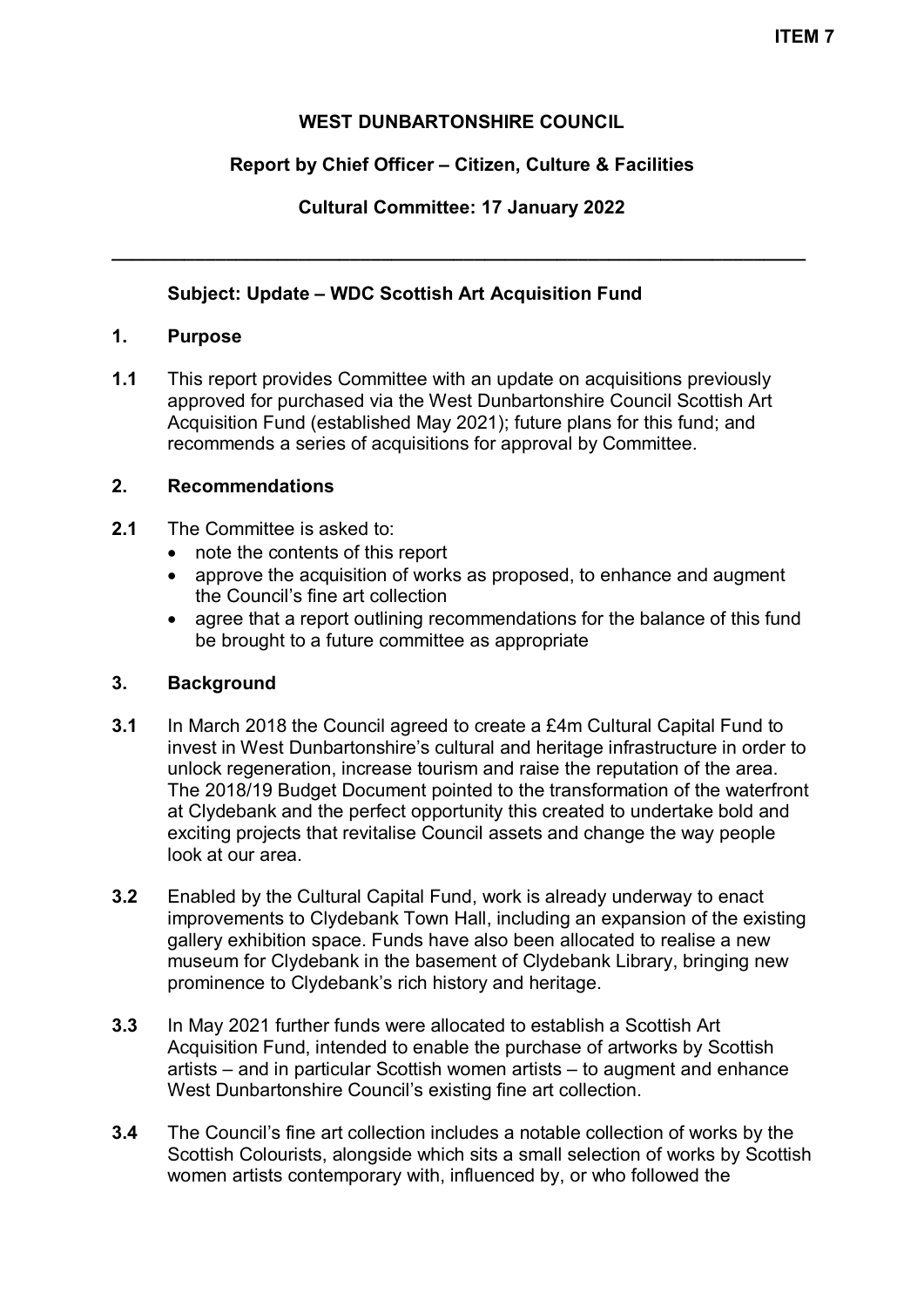Colourists. Cumulatively and through judicious acquisition, an important and representative collection of Scottish art has been formed. Through development of this collection by acquisition, a transformational resource that can be used to educate and inspire residents young and old will continue to grow, significantly improving West Dunbartonshire's citizens' access to high quality culture on their doorstep.

- **3.5** In November 2021 a series of recommended acquisitions were brought before Committee. All works listed were identified via a process of research, including review of the existing fine art collection and consideration of the Council's existing Acquisitions, Disposal and Collections Development Policy. Of these works, 14 were approved for acquisition, as listed below:
	- *The Castle, Gotha* by F C B Cadell, 1906, watercolour
	- *Tenements in the Snow* by Joan Eardley, 1953, oil on board
	- *Little Interior* by Elizabeth Blackadder, 1972, watercolour
	- *Japanese Garden, Kyoto,* by Elizabeth Blackadder, 1992, etching
	- *Part of a Stream*, by Mardi Barrie, c.1965, oil on board
	- *Spotted Dog (Henry Dooley)* by Pat Douthwaite, c.1983, pastel
	- *Goddess*, by Pat Douthwaite, 1974, oil pastel & charcoal on buff paper
	- *Orchid, Paphiopedelum Lawrenceanum* by Elizabeth Blackadder, 1998, watercolour
	- *November III (St Andrews)* by Wilhelmina Barns-Grahame, 1991, screenprint
	- *Kyleakin* by Anne Redpath, lithograph on paper
	- *The Little Posy* by Anne Redpath, colour lithograph, 1957
	- *Flowers in a Teapot* by Anne Redpath, watercolour
	- *Tobermory* by Penelope Beaton, watercolour on paper
	- *Winter Walk* by Frances Walker, screenprint, 1990
- **3.6** At a subsequent meeting of the Cultural Committee on December 20 2021, two further works were approved for acquisition. These were:
	- *Nude Study* by SJ Peploe, 1930, conte drawing
	- *Reading* by SJ Peploe, 1913, conte drawing
- **3.7** Following both the November and December Committee approvals, all relevant galleries were contacted to secure acquisition of works approved for acquisition. Only one work was no longer available at point of contact. This was: *Flowers in a Teapot* by Anne Redpath. Final confirmation is also pending on the availability of *The Little Posy* by Anne Redpath, although the gallery in question has been closed for an extended period between December 2021 and January 2022.
- **3.8** In order to maximise the potential of the WDC Scottish Art Acquisition Fund, officers recommended pursuing additional external funding to support the acquisition of *Tenements in the Snow* by Joan Eardley. 2021 was celebrated as Eardley's centenary year, and the Council's fine art collection already includes two works by this important artist. It was felt that a strong case could be made to achieve additional support for this purchase, to which end an application is in progress to the National Fund for Acquisitions. The selling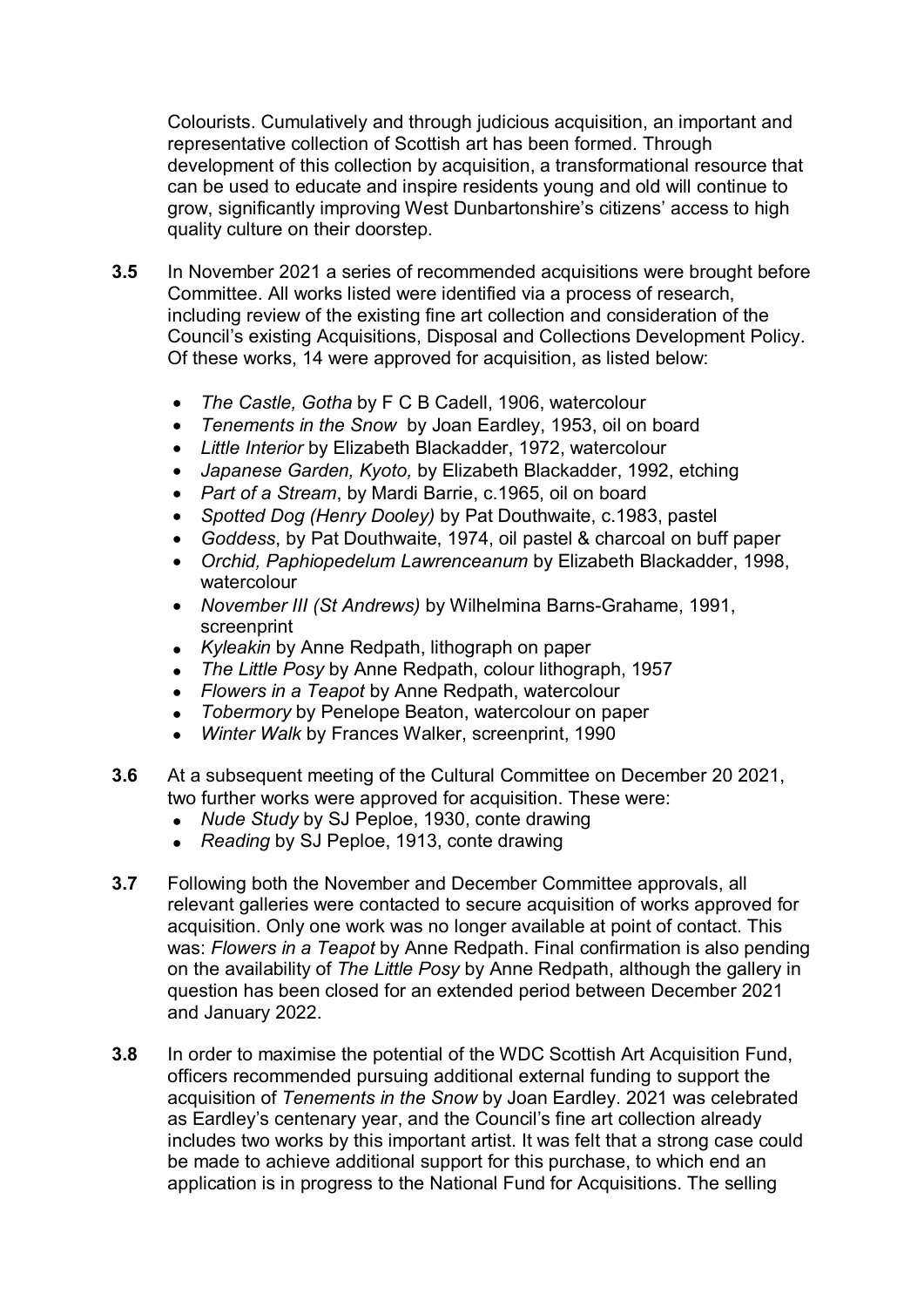gallery has supported this application by agreeing the requisite museum discount on the purchase price.

**3.9** Taking cognisance of Committee feedback, and building on research already undertaken, officers have continued to consider further fine art acquisitions that would answer the aspirations of the fund, and augment the existing WDC fine art collection. This includes consideration of Scottish women artists broadly contemporaneous to those listed at 3.5 above, such as Alison Watt, Christine McArthur, Jacki Parry, Kate Cameron and Mary Armour. In addition, works by earlier 20<sup>th</sup> century artists including Margaret Macdonald Mackintosh and Francis Macdonald will continue to be pursued should they become available, whilst opportunities to acquire work by 21<sup>st</sup> century Scottish women artists is also being explored.

## **4. Main Issues**

- **4.1** Officers have continued to research acquisition opportunities and correspond with various selling galleries during December 2021 and into January 2022. A particular focus of this activity has been on identifying works by Alison Watt currently available on the open market. It has not been possible to bring any firm recommendation to Committee on purchasing any works by Watt at this time. This is in part due to the short timeline available for research, compounded by festive closures; price on application listings; and the need to balance the financial viability of any possible acquisition against the collecting priorities outlined in the WDC Acquisitions, Disposal and Collections Development policy. Should a suitable work by Watt be identified by officers, they will seek to bring this before Committee as a matter of urgency.
- **4.2** Officers are able to recommend the purchase of three additional works, as listed in appendix 1, which answer Committee's aspiration to broaden focus to acquire works by 21st century Scottish women artists. The curatorial context for these recommendations is set out below. None of the artists listed are currently represented in the WDC fine art collection, but acquisition of these works would undoubtedly complement and enhance the established collection.

# Susie Leiper

**4.3** Born in Glasgow, Leiper now lives and works in Edinburgh as both a painter and calligrapher. She is particularly well known for her beautifully created handmade artist books, but is equally at home painting or writing on varied surfaces, from walls to canvases to small pieces of wood. The acquisition of this work presents the opportunity to explore narratives around urban townscapes; regeneration; and place. It also provides future opportunities to explore Leiper's work through links to bound volumes in the fine art collection.

# Cate Inglis

**4.4** Cate Inglis' first solo show in 2016 explored the transience of urban structures and the relentless process of growth and change. Her interest in the transient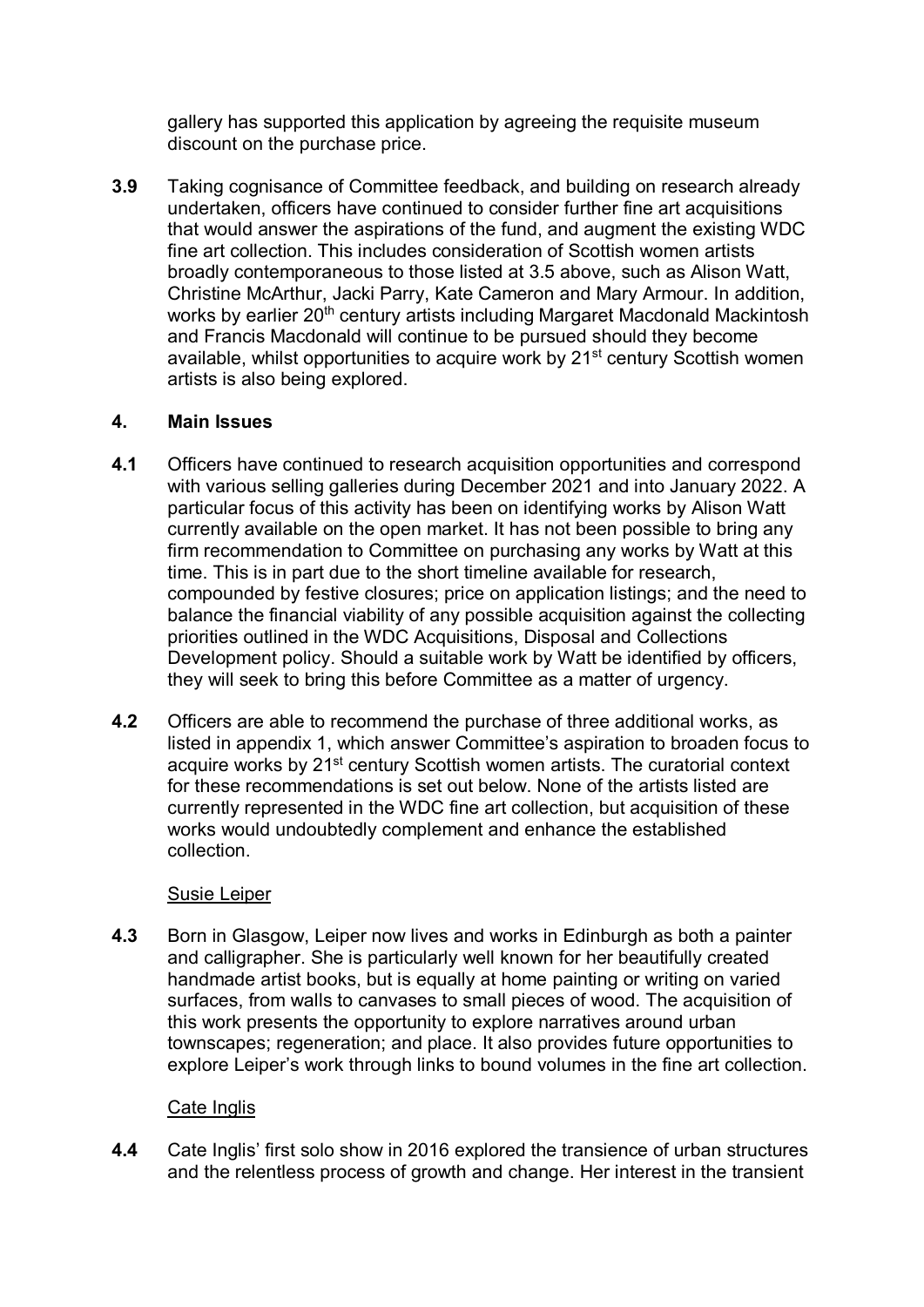nature of the built environment has led her to explore the industrial and postindustrial landscapes of the urban environment, inviting questions that focus on ideas of place and the inherent, intangible heritage therein. This work unlocks opportunities within the WDC fine art collection to explore narratives of regeneration that would link equally well to the work by Susie Leiper recommended for acquisition, as well as works by – for example – Joan Eardley already held in the collection.

#### Elaine Cunningham

- **4.5** Inspired by her coastal upbringing, Elaine Cunningham's atmospheric approach to sea and landscapes has helped establish her reputation. She has described her approach to seascapes as an emotional response to the sea, striving to capture movement and mood whilst retaining a sense of scale and power. In this, her artistic approach and motivation echoes that of Joan Eardley, who was similarly bewitched by the North Sea. Cunningham is now based in Angus, where she seeks to explore her relationship to the sea in all its moods – from meditative to tempestuous.
- **4.6** Officers are confident that the acquisitions recommended in this report continue the expansion and elevation of WDC's fine art collection in a way that is at once ambitious and considered. The works selected provide depth and reach that makes for a representative collection, with the potential to continue to grow in the future.
- **4.7** As noted above, opportunities to grow the West Dunbartonshire Council fine art collection will continue to be pursued by officers, with a particular focus on artists noted at 3.9 above. Should any additional funds be allocated or secured to support fine art acquisition in the future, these would be used to pursue the inclusion of other major Scottish artists in the collection, increasing its overall relevance, representation, and significance accordingly.

#### **5. People Implications**

**5.1** There are no direct people implications arising from this report

#### **6. Financial and Procurement Implications**

- **6.1** Acquisitions will be taken forward on a work by work basis, via the relevant selling gallery. To ensue best value, where appropriate and/or possible, a museum discount will be sought on the advertised purchase price of artworks.
- **6.2** Committee approved the establishment of a Scottish Art Acquisition Fund in May 2021, allocating £100,000 from the Cultural Capital Fund for this purpose. The total committed expenditure to date is £65,515, leaving a balance of £34,485.
- **6.3** The total cost to acquire by purchase those works listed in appendix 1 is £7,800. Thereafter, an unallocated balance of £26,685 remains.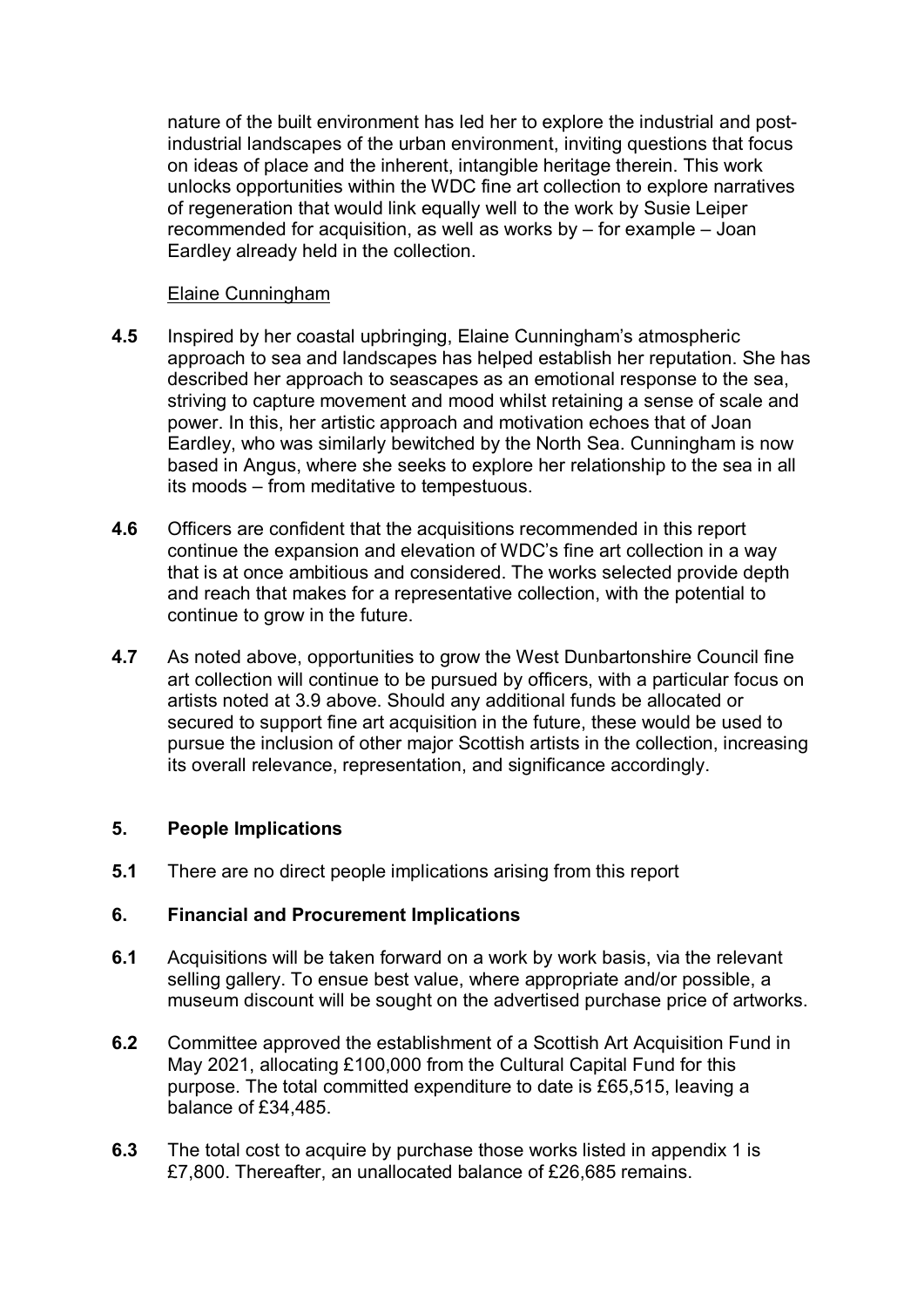- **6.4** Should the funding application in support of Joan Eardley's *Tenements in the Snow* be successful, this balance will increase by up to £13,275, giving a potential maximum total of £39,960.
- **6.5** Art works purchased will be added to the Council's existing fine art insurance policy. Given the anticipated value of individual works proposed for acquisition it is unlikely that this will see a notable uplift in the cost of this policy.
- **6.6** Advice and guidance will be sought from the Corporate Procurement Unit, as required, to ensure due process is followed at all stages of purchasing.

## **7. Risk Analysis**

- **7.1** There is a risk that the investment in fine art could lead to a poor use of public funds with either inflated prices paid for works, or works depreciating in value. This has been be mitigated by in-depth market research, negotiation on price, and application of a museum discount, where applicable. Works to be purchased will form part of the Council's permanent museum collection; they have been selected in a curatorial context with primary consideration given to artistic merit and inherent cultural value; works will be accessioned in accordance with the Council's approved Acquisitions, Disposal and Collections Development policy. Although valuations will be retained for the purpose of insurance, as an accredited museum service there is no expectation that works will be resold in the future unless an ethical and meaningful case for disposal can be made.
- **7.2** There is a risk that this investment in fine art could be negatively perceived by some members of the community at a time when Council budgets are under pressure. This is mitigated by the fact that the investment is being made from a designated Fund created for the direct purpose of cultural investment. It will also be mitigated by community-focused programming across West Dunbartonshire's cultural venues, and by providing access to works purchased in the context of learning, engagement, and creative activity. Officers will ensure that the purchased artwork is displayed as soon as possible, for public benefit and enjoyment.
- **7.3** There is a risk that the Council will fail to purchase artwork of suitable quality and relevance in time to fill the newly developed gallery space at the Clydebank Town Hall. This has been mitigated by the application of specialist knowledge by officers in the Arts and Heritage service; proactive research of available artworks; and adherence to the collecting principles outlined in existing policies.
- **7.4** There is a risk that should this proposal not go ahead the Council will lose the opportunity to enhance the fine art collection and fail to capitalise on the investment in the new gallery space at the Town Hall.

## **8. Equalities Impact Assessment (EIA)**

**8.1** An EIA screening has been completed and no impacts were identified.